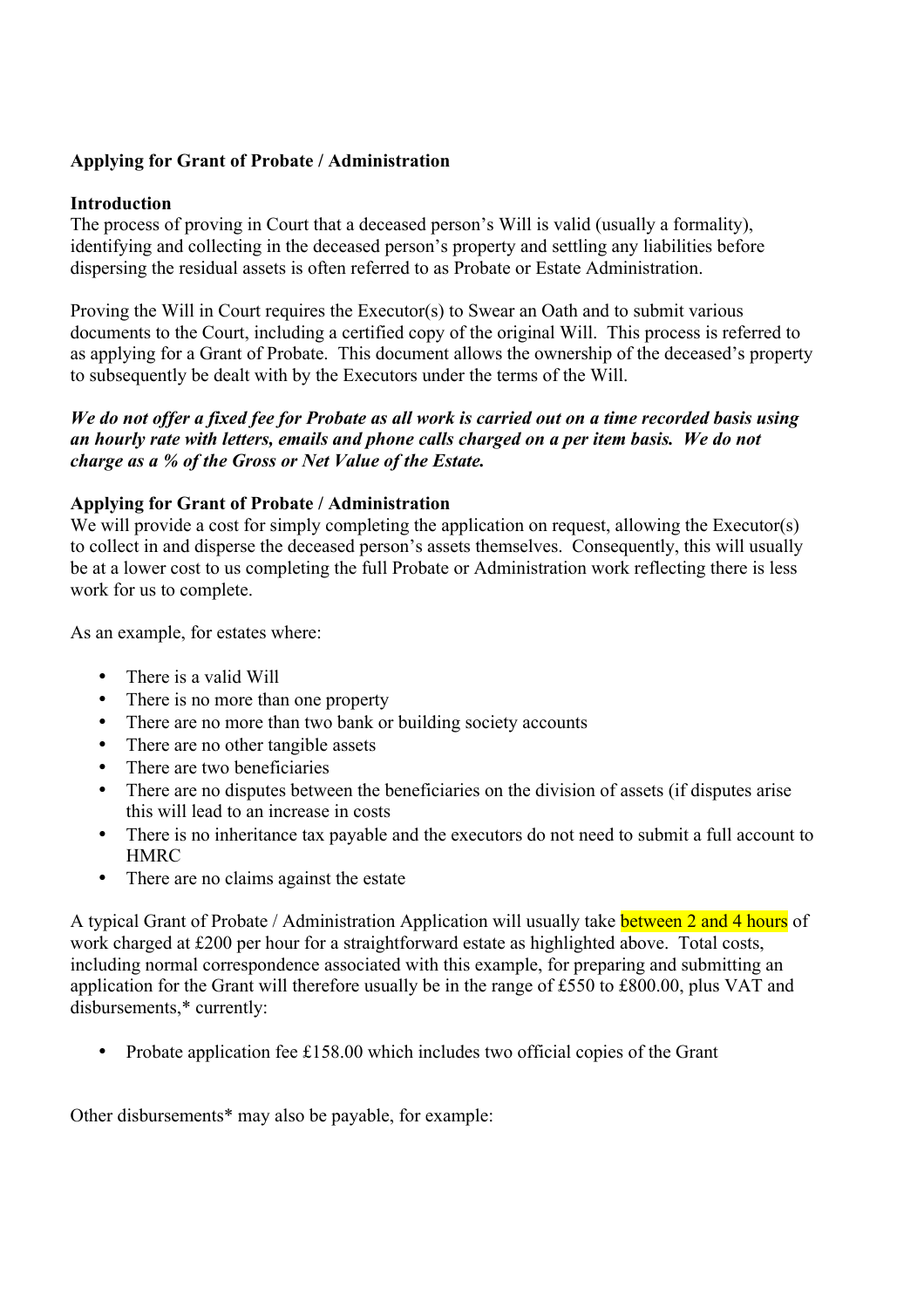- Bankruptcy and Land charges department searches  $(f10.00 \text{ per benefitiary}) (we are$ legally required to undertake a bankruptcy search prior to beginning work and immediately prior to distribution of the residual Estate)
- Post in the London Gazette (protects against unexpected claims from unknown creditors and Post in a Local Newspaper (this also helps to protect against unexpected claims (a quote for the cost of this would have to be obtained)

\*Disbursements are costs related to your matter that are payable to third parties, such as Court fees. We handle the payment of disbursements on your behalf to ensure a smoother process.

As we will not be handling the subsequent Estate Administration and therefore not have control over the estate, we will normally ask you to discharge our costs and disbursements plus VAT prior to submitting the application to the Probate Court.

# **Applying for Grant of Probate / Administration (as above) collecting in the assets & distributing**

On average we anticipate it usually takes between  $\frac{6}{10}$  and 9 hours of work charged at £200 per hour. Total costs, including normal correspondence associated with this type of estate, will therefore usually be in the range of £1200 to £1800.00 for a straightforward estate as highlighted above. Costs are usually deducted from the estate as the administration proceeds.

To the above must be added the Disbursement and other disbursement costs highlighted in the above example, namely:

- Probate application fee £158.00 which includes two official copies of the Grant, and
- Bankruptcy and Land charges department searches (£10.00 per beneficiary) and / or Post in the London Gazette, for which a quote would be obtained.

The exact costs in both of the above examples will depend on the individual circumstances of the matter. For example, if there is one beneficiary (e.g. a surviving husband or wife) and no property involved, costs will at the lower range. If there are multiple beneficiaries, a property and bank accounts to deal with costs will increase.

Other potential costs that could increase the overall cost:

- If there is no Will, or the estate consists of any share holdings (stock market investments / bonds) or where inheritance tax is payable there will be additional costs that could range significantly depending on the size of the estate and how it is to be dealt with. We can give you a more accurate quote once we have more information.
- If any additional copies of the Grant are required, they will cost a further £0.50p each.
- Costs in respect of the sale or transfer of property in the estate are not included.
- Any dispute arising between beneficiaries or a claim against the deceased's estate.